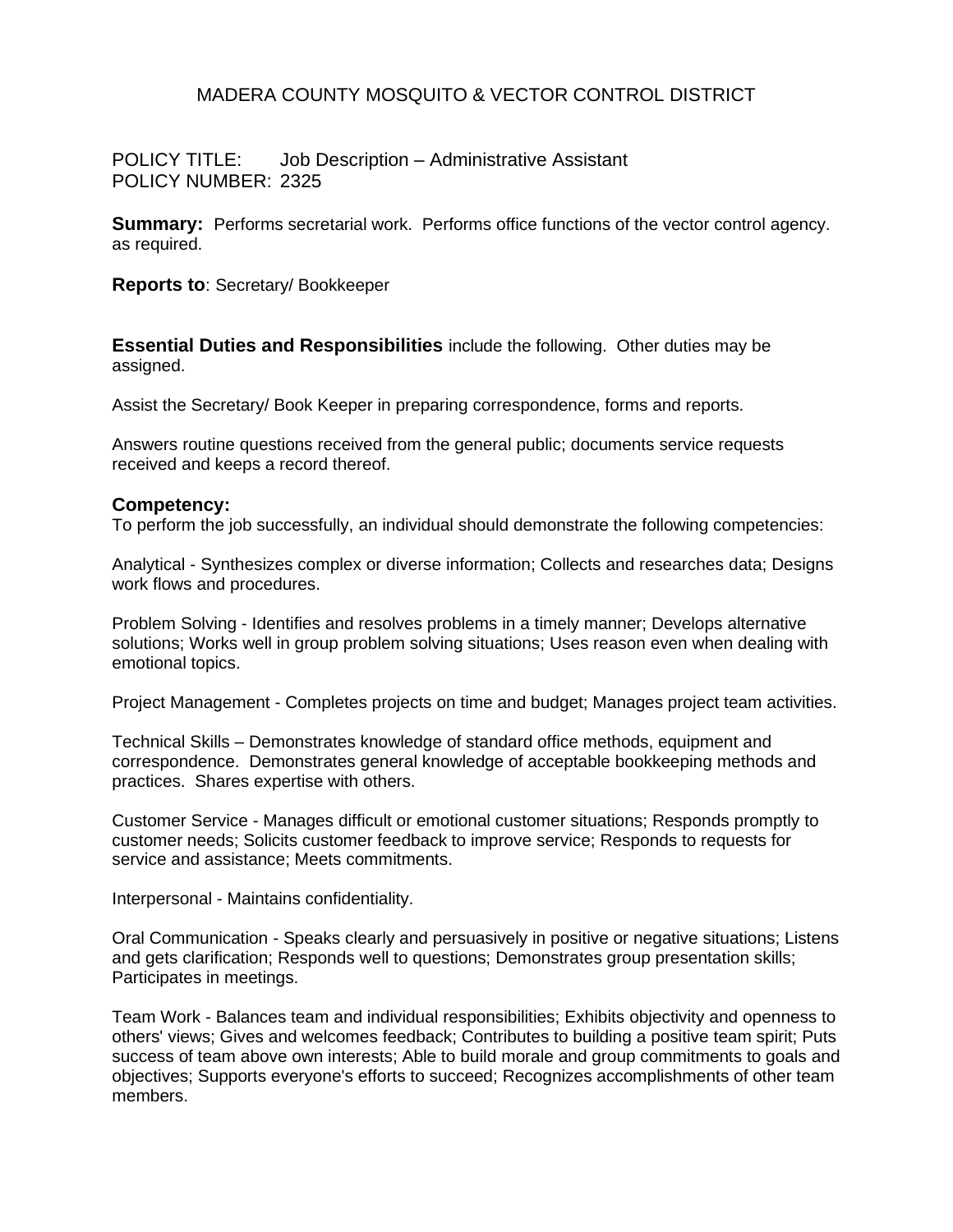Written Communication - Writes clearly and informatively; Edits work for spelling and grammar; Presents numerical data effectively; Able to read and interpret written information.

Leadership - Exhibits confidence in self and others; Inspires and motivates others to perform well; Effectively influences actions and opinions of others; Inspires respect and trust; Provides vision and inspiration to peers and subordinates; Gives appropriate recognition to others; Mobilizes others to fulfill the vision.

Cost Consciousness - Works within approved budget; Develops and implements cost saving measures; Conserves organizational resources.

Diversity - Demonstrates knowledge of EEO policy; Shows respect and sensitivity for cultural differences; Educates others on the value of diversity; Promotes a harassment-free environment.

Ethics - Treats people with respect; Keeps commitments; Inspires the trust of others; Works with integrity and ethically; Upholds organizational values.

Organizational Support - Follows policies and procedures; Supports organization's goals and values; Supports affirmative action and respects diversity.

Adaptability - Adapts to changes in the work environment; Able to deal with frequent change, delays, or unexpected events.

Attendance/Punctuality - Is consistently at work and on time; Ensures work responsibilities are covered when absent; Arrives at meetings and appointments on time.

Dependability - Follows instructions, responds to management direction; Takes responsibility for own actions; Keeps commitments; Commits to long hours of work when necessary to reach goals.

Innovation - Meets challenges with resourcefulness.

Judgment - Displays willingness to make decisions; Exhibits sound and accurate judgment; Supports and explains reasoning for decisions; Includes appropriate people in decision-making process; Makes timely decisions.

Planning/Organizing - Prioritizes and plans work activities; Uses time efficiently; Sets goals and objectives; Organizes or schedules other people and their tasks.

Professionalism - Approaches others in a tactful manner; Reacts well under pressure; Treats others with respect and consideration regardless of their status or position; Accepts responsibility for own actions; Follows through on commitments.

Quality - Demonstrates accuracy and thoroughness; Monitors own work to ensure quality.

Safety and Security - Observes safety and security procedures; Determines appropriate action beyond guidelines; Reports potentially unsafe conditions; Uses equipment and materials properly.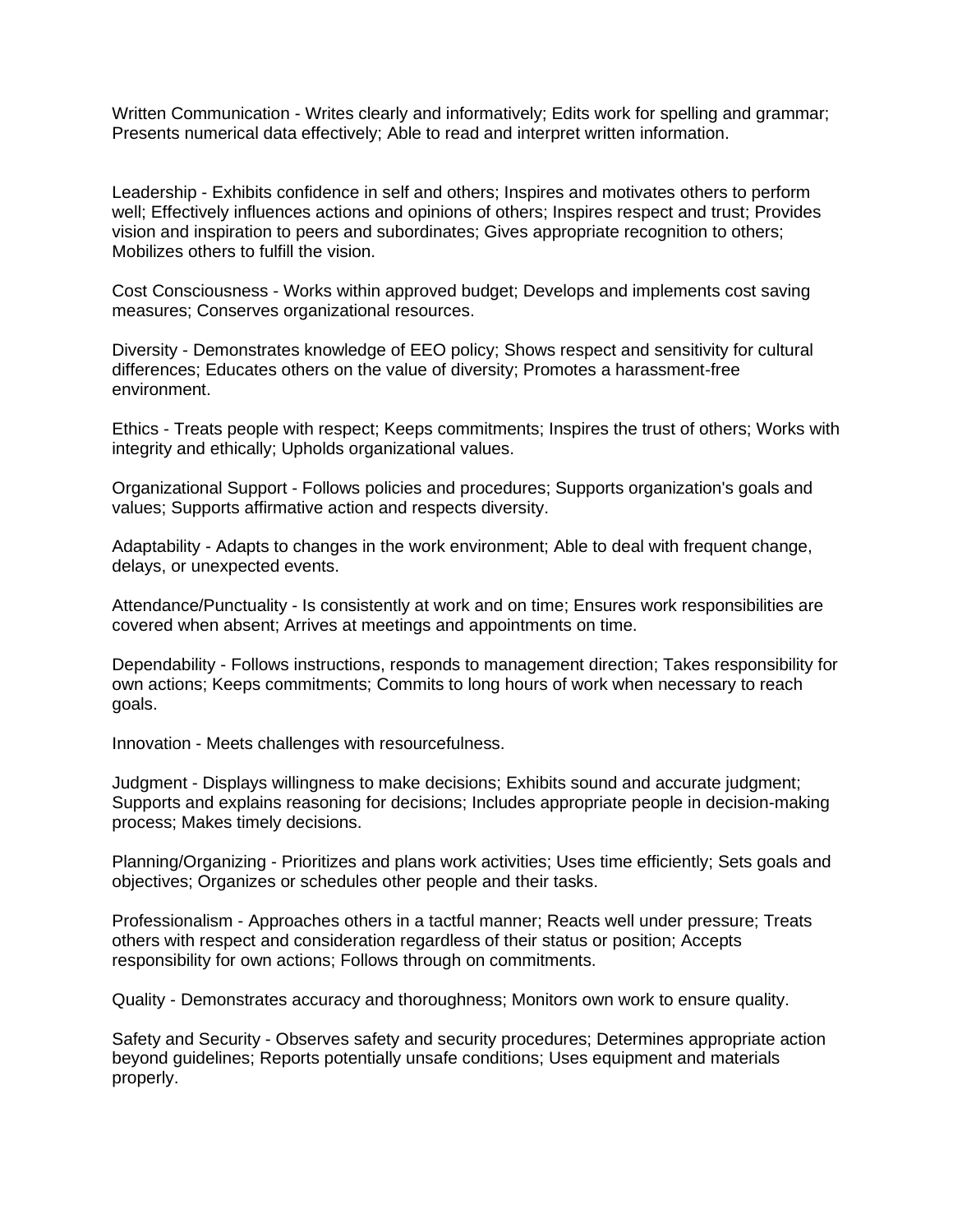# **Qualifications:**

To perform this job successfully, an individual must be able to perform each essential duty satisfactorily. The requirements listed below are representative of the knowledge, skill, and/or ability required. Reasonable accommodations may be made to enable individuals with disabilities to perform the essential functions.

# **Education/Experience:**

High school diploma or general education degree (GED) plus working towards or completed two years of college with major work in business or a closely related field.

# **General Knowledge/Ability:**

Wide knowledge of standard office methods, equipment and correspondence; general knowledge of bookkeeping methods and practices. Ability to independently carry varied responsible clerical assignments.

#### **Language Ability:**

Ability to read, analyze, and interpret general business periodicals, professional journals, technical procedures, or governmental regulations. Ability to write reports, business correspondence, and procedure manuals. Ability to effectively present information and respond to questions from groups of managers, clients, customers, and the general public.

#### **Math Ability:**

Ability to calculate figures and amounts such as discounts, interest, commissions, proportions, percentages, area, circumference, and volume. Satisfactory completion of high school algebra and geometry.

#### **Reasoning Ability:**

Ability to solve practical problems and deal with a variety of concrete variables in situations where only limited standardization exists. Ability to interpret a variety of instructions furnished in written, oral, diagram, or schedule form.

# **Computer Skills:**

To perform this job successfully, an individual should have knowledge of Word Processing software; Spreadsheet software; Human Resource systems and Database software is a plus.

# **Certificates and Licenses:**

Must possess valid California driver's license. "Certified Technician - Mosquito Control" Certificate of competence issued by the State of California, Department of Health may be required.

# **Work Environment:**

The work environment characteristics described here are representative of those an employee encounters while performing the essential functions of this job. Reasonable accommodations may be made to enable individuals with disabilities to perform the essential functions.

The noise level in the work environment is usually moderate.

# **Physical Demands:**

The physical demands described here are representative of those that must be met by an employee to successfully perform the essential functions of this job. Reasonable accommodations may be made to enable individuals with disabilities to perform the essential functions.